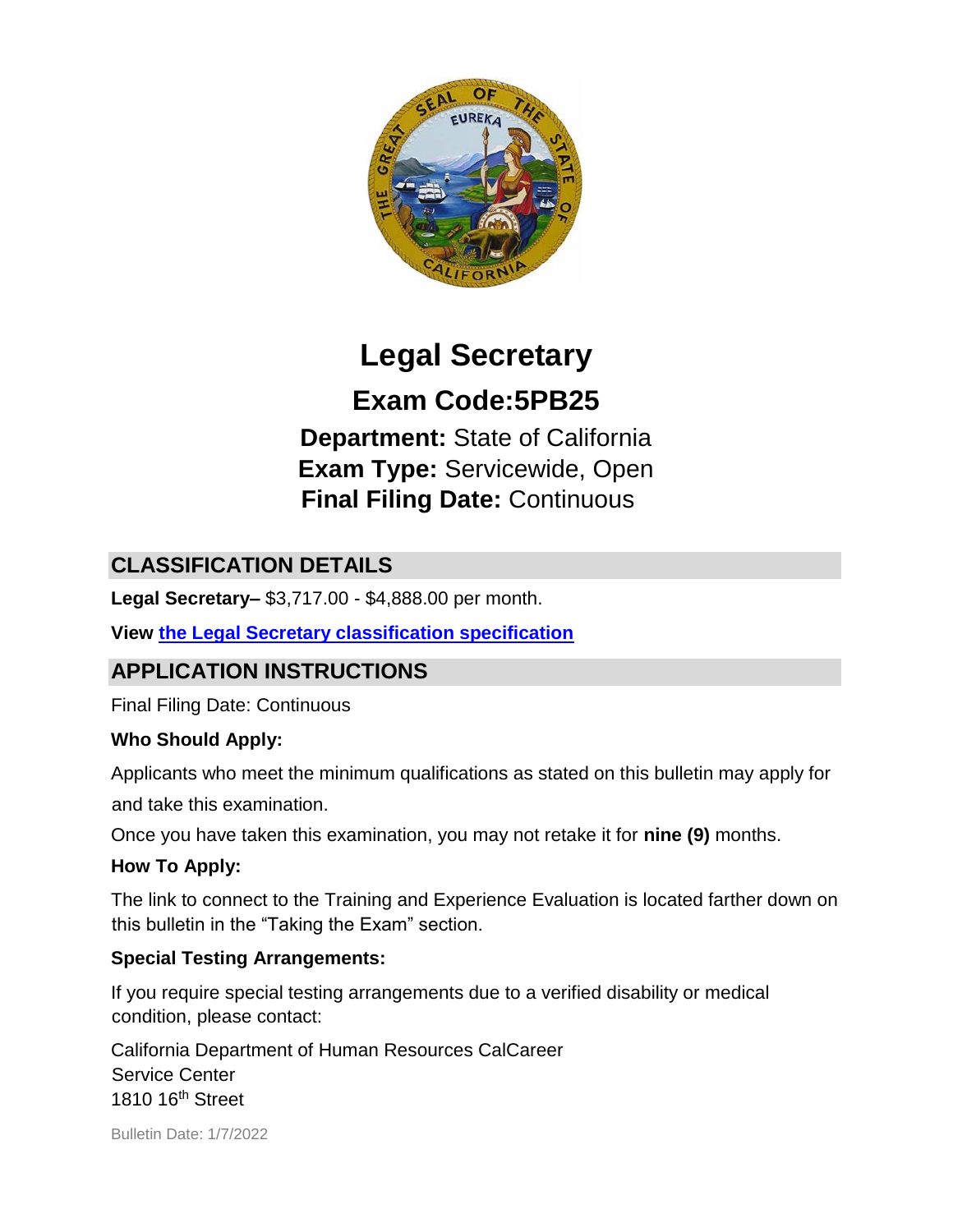Sacramento, CA 95814

Phone: (866) 844-8671 Email: CalCareer@CalHR.CA.GOV

California Relay Service: 7-1-1 (TTY and voice)

TTY is a Telecommunications Device for the Deaf, and is reachable only from phones equipped with a TTY Device

## **MINIMUM QUALIFICATIONS**

All applicants must meet the education and/or experience requirements as stated on this exam bulletin to be accepted into the examination. Part-time or full-time jobs, regardless of whether paid or volunteer positions, and inside or outside California state service will count toward experience.

#### **Legal Secretary**

#### **Either I**

**Experience:** One year of experience in the California state service performing the duties of a Senior Legal Typist, Range B.

#### **OR II**

**Experience:** Two years of experience in a private law firm, corporate law office, or a legal program in a governmental agency performing a full range of [legal secretarial](https://jobs.ca.gov/jobsgen/5PB25A.pdf) [duties,](https://jobs.ca.gov/jobsgen/5PB25A.pdf) which requires the preparation of legal documents for filing and service.

(1) Academic education above the 12th grade may be substituted for six months of the required experience on the basis of either (a) one year of the [general education](https://jobs.ca.gov/jobsgen/5PB25B.pdf) being equivalent to three months of the required experience; or (b) one year of [education of a](https://jobs.ca.gov/jobsgen/5PB25C.pdf) [business or commercial nature](https://jobs.ca.gov/jobsgen/5PB25C.pdf) being equivalent to six months of the required experience; **OR:** 

(2) Completion of a [certificated legal secretarial program](https://jobs.ca.gov/jobsgen/5PB25D.pdf) [a](https://jobs.ca.gov/jobsgen/5PB25D.pdf)t either a regionally accredited college or a business school approved by the [Bureau of Private](https://jobs.ca.gov/jobsgen/5PB25E.pdf) [Postsecondary and Vocational Education and accredited by the Accrediting Council](https://jobs.ca.gov/jobsgen/5PB25E.pdf) [f](https://jobs.ca.gov/jobsgen/5PB25E.pdf)or Independent Colleges and Schools may be substituted for one year of the required experience.]

## **POSITION DESCRIPTION**

#### **Legal Secretary**

Incumbents in Range A perform the full range of legal secretarial work. Under general supervision, in a secretarial capacity, incumbents type, format, file, and serve legal pleadings in multiple jurisdictions, including State, Federal, and appellate courts or Office of Administrative Hearings; perform complex clerical work; and coordinate and schedule courtrelated services with specific instruction.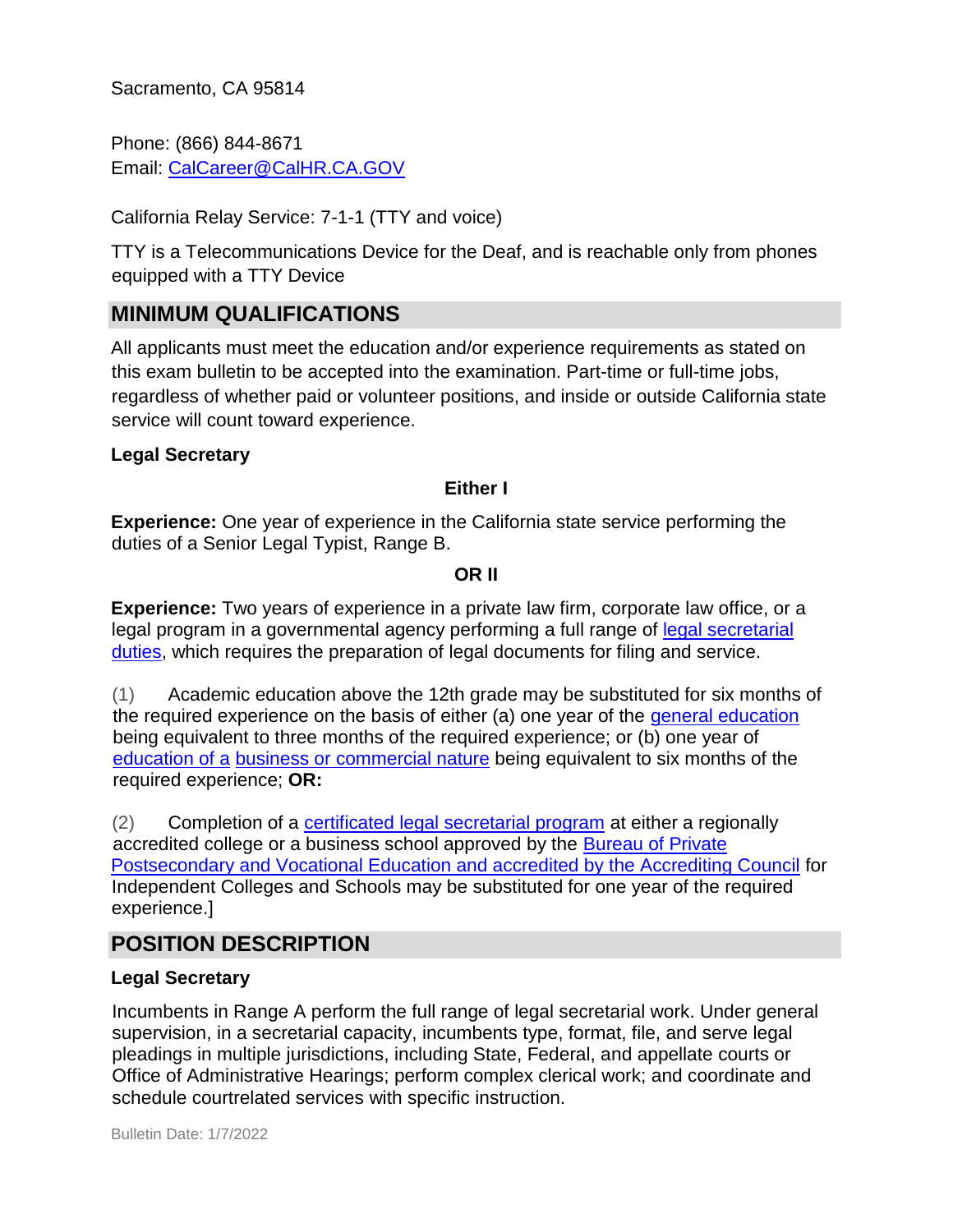(Candidates who are within six months of satisfying the experience requirement for this class will be admitted to this examination, but they must fully meet the experience requirement before being eligible for appointment.)

## **EXAMINATION SCOPE**

This examination consists of the following components:

**Training and Experience Evaluation –** Weighted 100% of the final score.

The examination will consists solely of a **Training and Experience Evaluation.** To obtain a position on the eligible list, a minimum score of 70% must be received. Applicants will receive their score upon completion of the Training and Experience Evaluation process.

In addition to evaluating applicants' relative knowledge, skills, and ability, as demonstrated by quality and breadth of education and/or experience, emphasis in each exam component will be measuring competitively, relative job demands, each applicant's:

#### **Legal Secretary**

**Knowledge of:** Technical legal terms and various legal forms and documents and their processing; modern office methods, supplies, and equipment; business English and correspondence.

**Ability to:** Type at a speed of 45 words per minute; read and write English at a level required for successful job performance; establish and maintain effective working relationships; prepare correspondence independently; perform difficult legal clerical work including the ability to process a large variety of legal documents, spell correctly, use good English, and make arithmetic computations; transcribe accurately difficult dictation involving a variety of legal terms from a dictating machine; communicate effectively; follow directions; analyze situations accurately and take effective action.

**Knowledge of:** All of the above, and an understanding of the judicial process, Department and legal procedures and practices, and multiple and specialized areas of law; proper format of State and Federal citations; use of legal resources from traditional library references and software applications.

Bulletin Date: 1/7/2022 **Ability to:** All of the above, and type, format, file, and serve legal pleadings in multiple jurisdictions, including State, Federal and appellate courts, or Office of Administrative Hearings; independently perform complex clerical and legal secretarial work; coordinate and schedule legal services; screen mail, visitors, and telephone calls and take appropriate action; interact with courts, administrative agencies, governmental entities, co-counsels, opposing counsels, or witnesses as directed by the attorney ensuring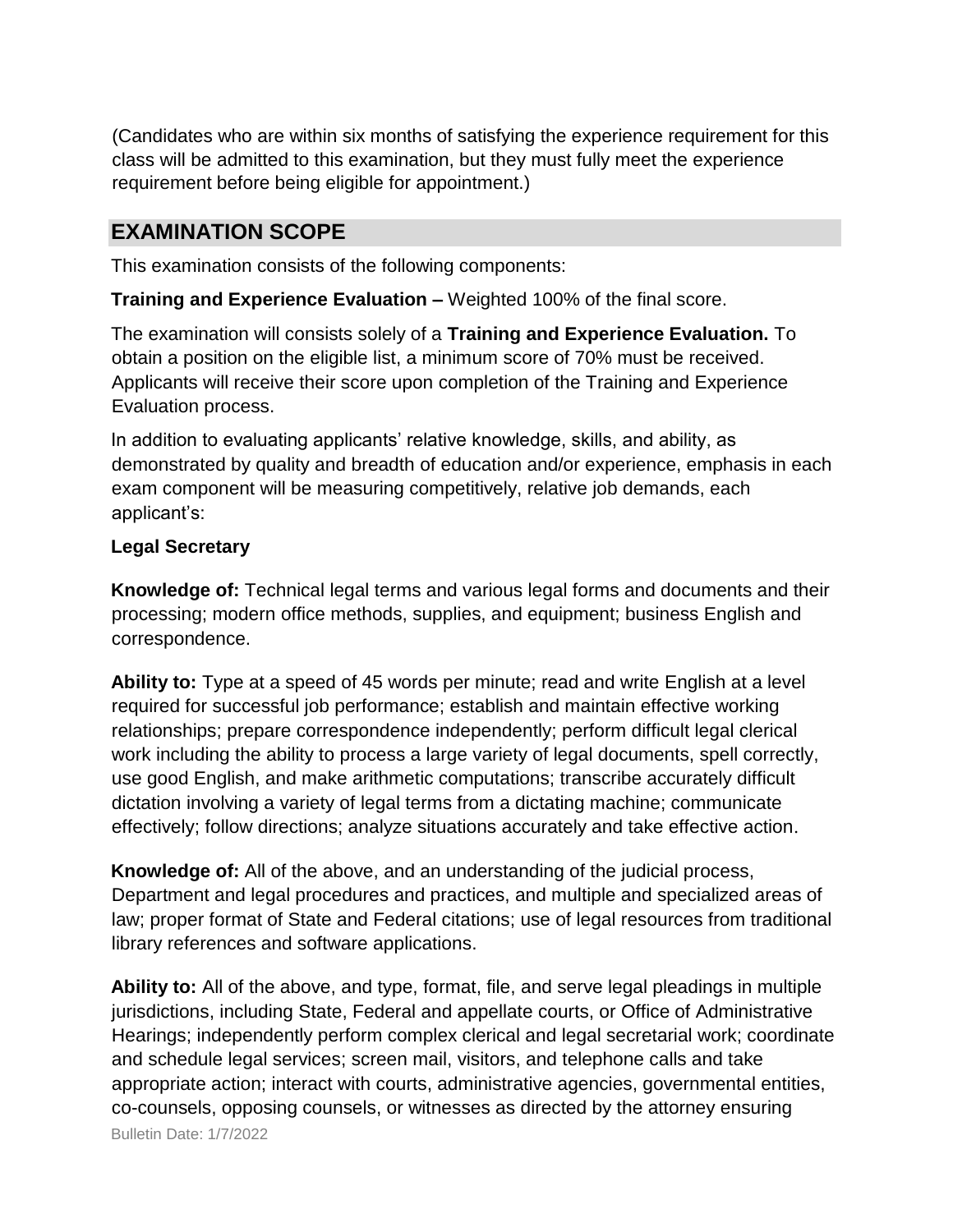deadlines are met; compose correspondence; give information and provide assistance using good judgment and discretion; maintain case and administrative files and records; may act in a lead capacity over clerical staff including legal typists.

# **ELIGIBLE LIST INFORMATION**

A servicewide, open eligible list for the **Legal Secretary** classification will be established for the State of California (all State of California departments, statewide).

The names of successful competitors will be merged onto the eligible list in order of final score regardless of exam date. Eligibility expires **twelve (12) months** after it is established. Applicants must then retake the examination to reestablish eligibility.

Veterans' Preference will be granted for this examination. In accordance with Government Codes 18973.1 and 18973.5, whenever any veteran, or widow or widower of a veteran achieves a passing score on an open examination, he or she shall be ranked in the top rank of the resulting eligible list.

Veterans status is verified by the California Department of Human Resources (CalHR). Information on this program and [the Veterans' Preference Application](https://www.jobs.ca.gov/CalHRPublic/Landing/Jobs/VeteransInformation.aspx) [\(](https://www.jobs.ca.gov/CalHRPublic/Landing/Jobs/VeteransInformation.aspx)Std. form 1093) is available online**.** Additional information on veteran benefits is available at the Department of Veterans Affairs.

Career Credits **will not** be added to the final score for this exam, because it does not meet the requirements to qualify for Career Credits.

# **EXAMINATION INFORMATION**

**[Preview of the Legal Secretary Training and Experience Evaluation](https://jobs.ca.gov/jobsgen/5PB25F.pdf)**

# **PREPARING FOR THE EXAMINATION**

Here is a list of suggested resources to have available prior to taking the exam.

**Employment History:** Employment dates, job titles, organization names and addresses, names of supervisors or persons who can verify your job responsibilities, and phone numbers of persons listed above.

**Education:** School names and addresses, degrees earned, dates attended, courses taken (verifiable on a transcript), persons or office who can verify education, and phone numbers of persons or offices listed above.

**Training:** Class titles, certifications received, names of persons who can verify your training, and phone numbers of persons listed above.

# **TAKING THE EXAMINATION**

**Take [the Legal Secretary examination](https://exams.spb.ca.gov/exams/lsec/index.cfm)**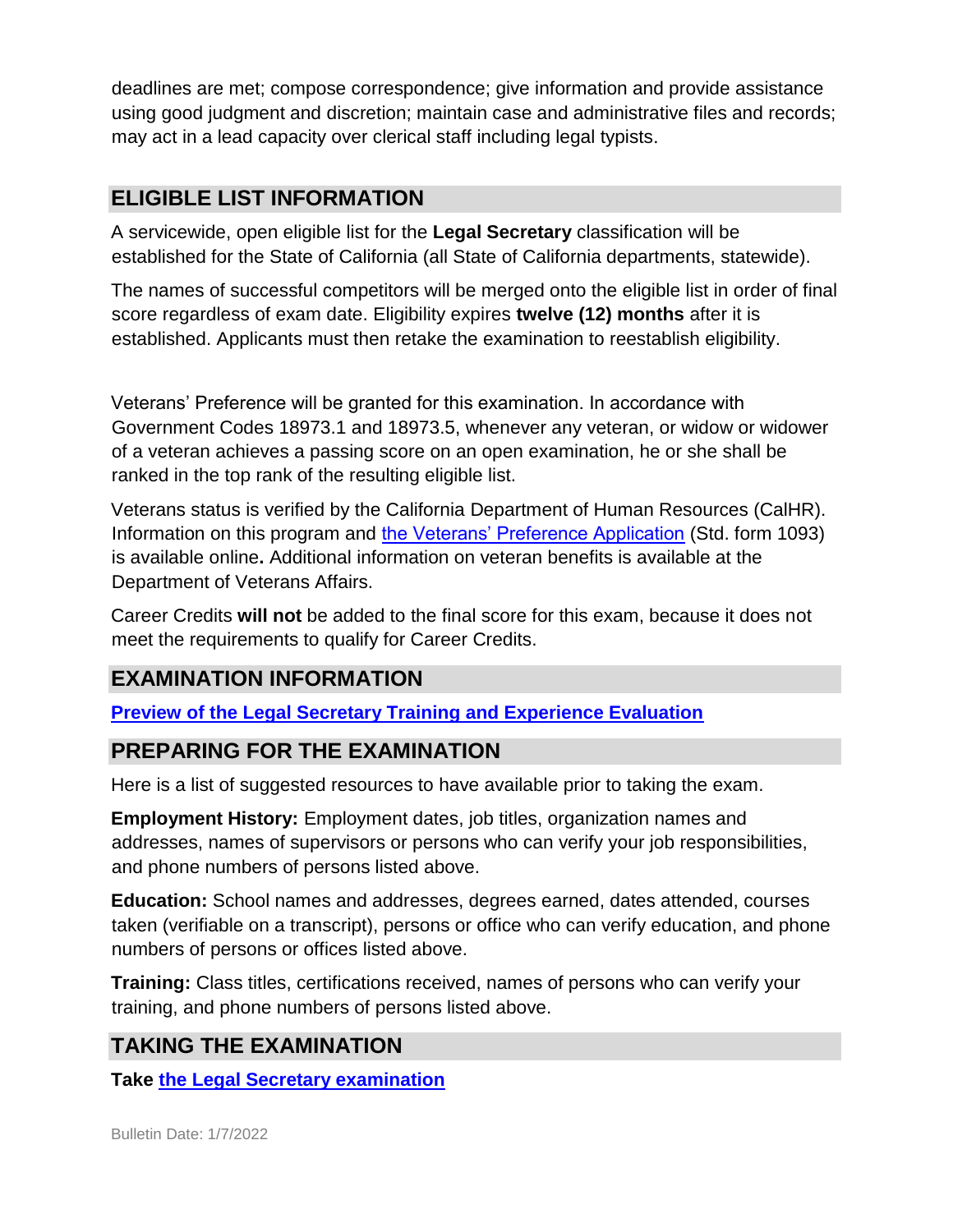# **TESTING DEPARTMENTS**

State of California (all State of California departments)

### **CONTACT INFORMATION**

California Department of Human Resources CalCareer Service Center 1810 16th Street Sacramento, CA 95814 Phone: (866) 844-8671 Email: CalCareer@CalHR.CA.GOV

California Relay Service: 7-1-1 (TTY and voice)

TTY is a Telecommunications Device for the Deaf, and is reachable only from phones equipped with a TTY Device.

## **EQUAL OPPORTUNITY EMPLOYER**

The State of California is an equal opportunity employer to all, regardless of age, ancestry, color, disability (mental and physical), exercising the right of family care and medical leave, gender, gender expression, gender identity, genetic information, marital status, medical condition, military or veteran status, national origin, political affiliation, race, religious creed, sex (includes pregnancy, childbirth, breastfeeding, and related medical conditions), and sexual orientation.

## **DRUG-FREE STATEMENT**

It is an objective of the State of California to achieve a drug-free State work place. Any applicant for State employment will be expected to behave in accordance with this objective, because the use of illegal drugs is inconsistent with the law of the State, the rules governing civil service, and the special trust placed in public servants.

### **GENERAL INFORMATION**

Examination and/or Employment Application (STD 678) forms are available at the California Department of Human Resources, local offices of the Employment Development Department, and through your **[CalCareer Account.](http://www.jobs.ca.gov/)**

If you meet the requirements stated on this examination bulletin, you may take this examination, which is competitive. Possession of the entrance requirements does not assure a place on the eligible list. Your performance in the examination described in this bulletin will be rated against a predetermined job-related rating, and all applicants who pass will be ranked according to their score.

Bulletin Date: 1/7/2022 The California Department of Human Resources (CalHR) reserves the right to revise the examination plan to better meet the needs of the service, if the circumstances under